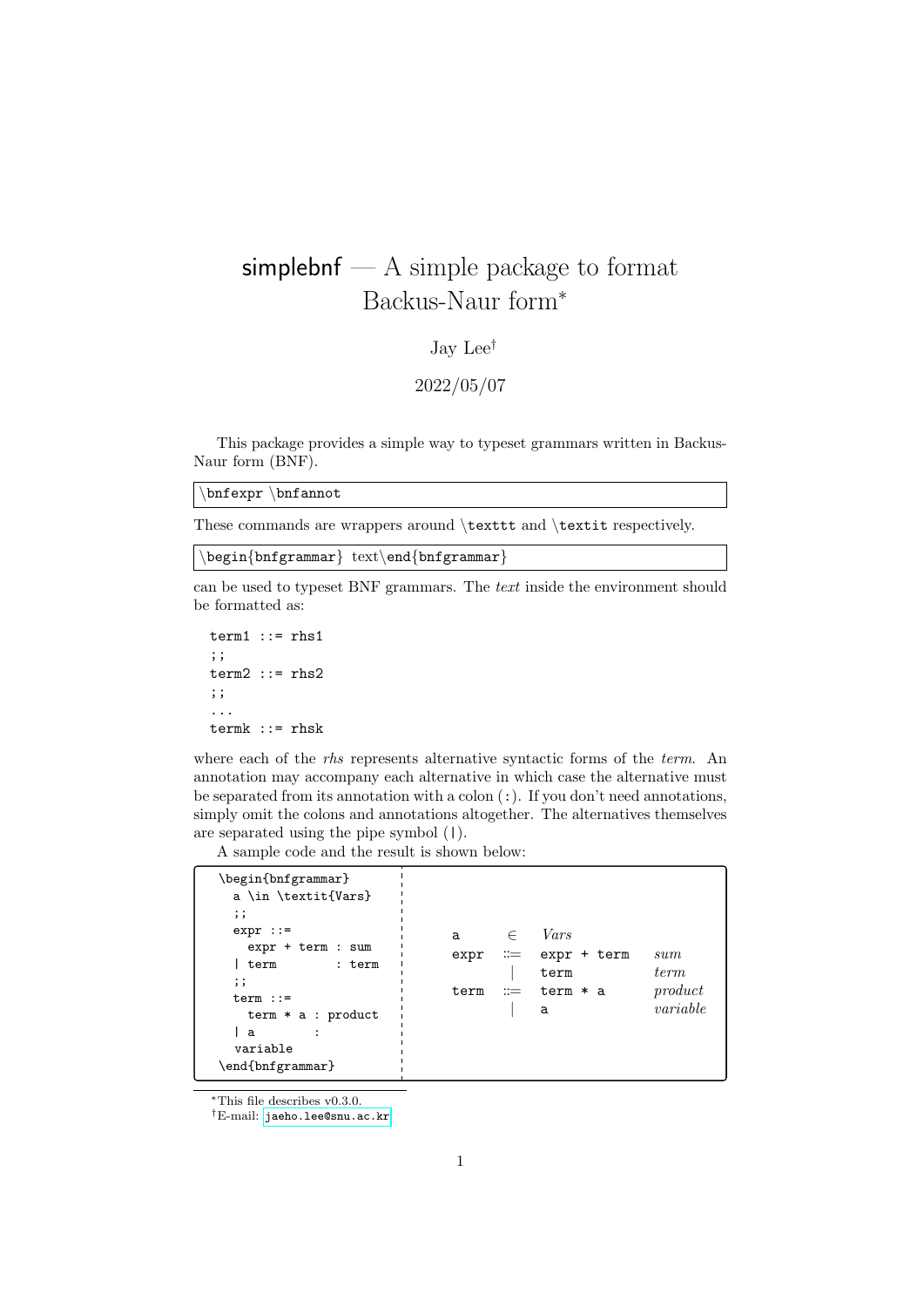Annotations can also be provided on left-hand sides, to label the nonterminal instead of a specific production.

| \begin{bnfgrammar}<br>a : Variables \in<br>\textit{Vars}<br>$\vdots$ |             |      |                       |             |
|----------------------------------------------------------------------|-------------|------|-----------------------|-------------|
| expr : Expressions                                                   | Variables a |      | $\in$                 | Vars        |
| $: : =$                                                              | Expressions | expr | $\mathrel{\mathop:}=$ | expr + term |
| expr + term                                                          |             |      |                       | term        |
| term                                                                 |             | term | $\mathrel{\mathop:}=$ | term * a    |
| $\vdots$                                                             |             |      |                       | a           |
| $term :: =$                                                          |             |      |                       |             |
| term * a                                                             |             |      |                       |             |
| a                                                                    |             |      |                       |             |
| \end{bnfgrammar}                                                     |             |      |                       |             |

You can also provide an optional specification to the grammar environment, to redefine alignment or spacing.

> Variables  $a \in Vars$  $expr ::= expr + term \quad sum$  $\vert$  term  $term$  $\mathtt{term} \, \mathrel{\mathop:}= \mathtt{term} \, \ast \, \mathtt{a} \hspace{1cm} \textit{product}$ | a variable

```
\begin{bnfgrammar}[lr@{\hspace{4pt}}c@{\hspace{2pt}}ll]
 a : Variables \in \textit{Vars}
 ;;
 expr ::=
   expr + term : sum
 | term : term
 ;;
 term ::=
   term * a : product
 | a : variable
\end{bnfgrammar}
```
If you want to typeset multiple productions on a single line, you can use double vertical bars by default.

```
\begin{bnfgrammar}
 a \in \textit{Vars}
 ;;
 expr := expr +term || term
 ;;
 term ::= term * a|| a
\end{bnfgrammar}
                             a \in Varsexpr := expr + term | termterm := term * a | a
```
The second and third optional arguments specify regular expressions for the line-breaking and non-breaking RHS seperators: